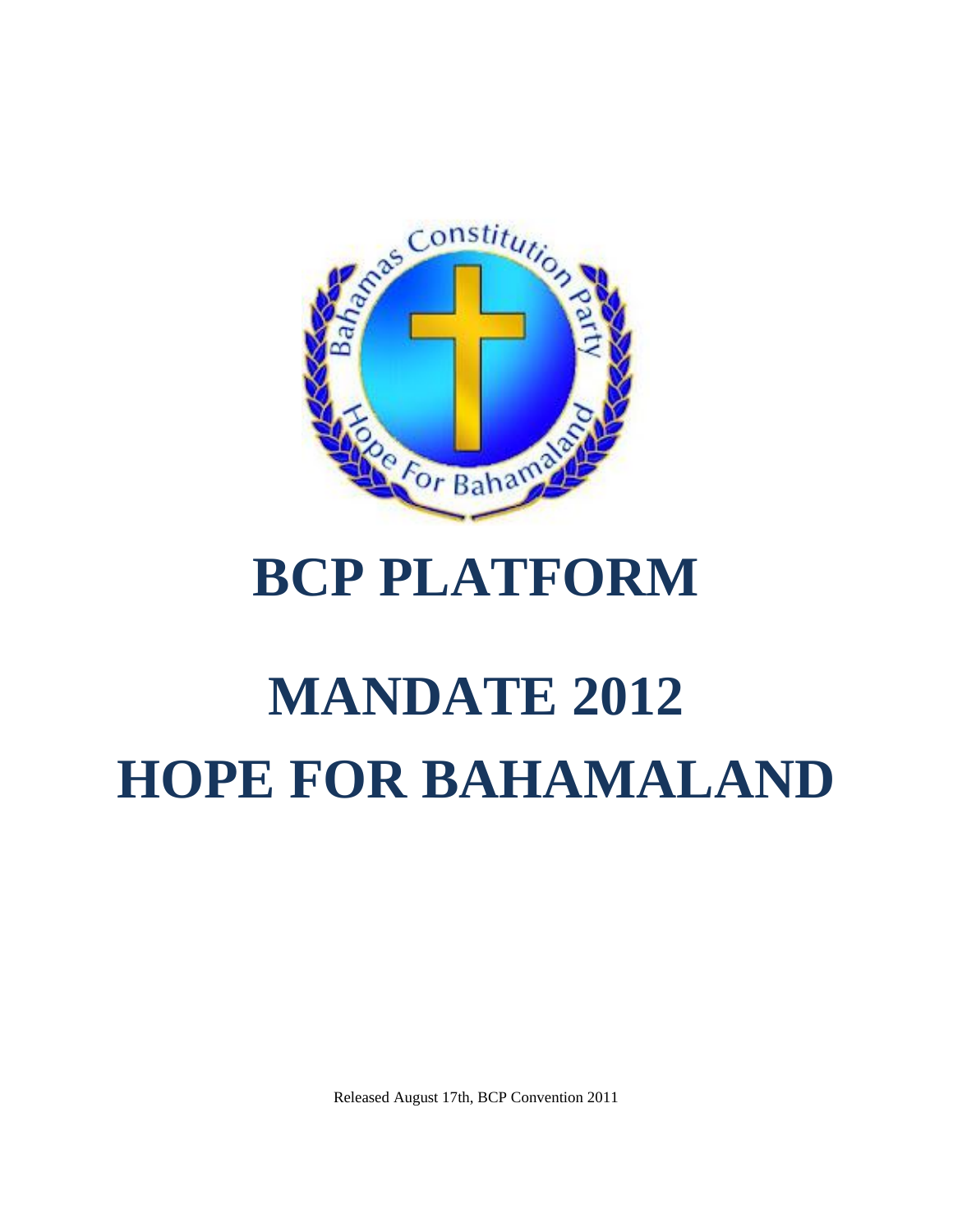## **Introduction**

*"The Constitution is not an instrument for government to restrain the people, it is an instrument for the people to restrain the government, lest it comes to dominate all our lives and interests."*

Gouvenor Morris, an American Constitutionalist.

The Bahamas Constitution Party is a conservative political party committed to the principles of good governance and democracy, as outlined in the Preamble, and the remaining 37 articles of the Constitution of the Commonwealth of The Bahamas.

As outlined in the Preamble, we believe that Christian principles and Spiritual Values must be an inherent component of the attitude of leadership, and how we relate to governance and the people we are called to serve.

As the Bahamas Constitution Party prepares to take the realm of the leadership of this Bahamian State after the next general election, we have sought to construct and place together the ideas that will catapult the country back to a place of Peace, Order and Prosperity.

We believe that, in order for Peace, Order and Prosperity to be ultimately realized in the nation, the Rule of Law must be given the respect and honor that was originally foreshadowed by the founders of the nation; as is indicated by the phrase 'an abiding respect for the Rule of Law' outlined in the second refrain of the Preamble of the Constitution.

We trust that this platform document – MANDATE 2012 – Hope For Bahamaland will give you enough information, for you to consider that the leadership of the Bahamas Constitution Party is ready to govern on Day One, and will maintain its focus throughout its entire term in office.

This information is only a summary of what we propose and promise to do, as more detailed information included in the remainder of our working documents, will be brought forward, once we have further access to the Bahamian people.

Based on our commitment to the Preamble and the Constitution, the BCP has Legal Authority towards governance. Due to revelation knowledge spoken to us, as of May 1st, the BCP has been given Delegated Authority for governance of the Bahamas going forward. And after the 2012 General Elections, we shall have Mandated Authority given to us by you the people of the Commonwealth of The Bahamas.

The Bahamas Constitution Party comes with a divine mandate and concrete plans to bring 'Hope to the Bahamaland.' So join us as we 'commit ourselves to the preservation of the next generation of Bahamians.'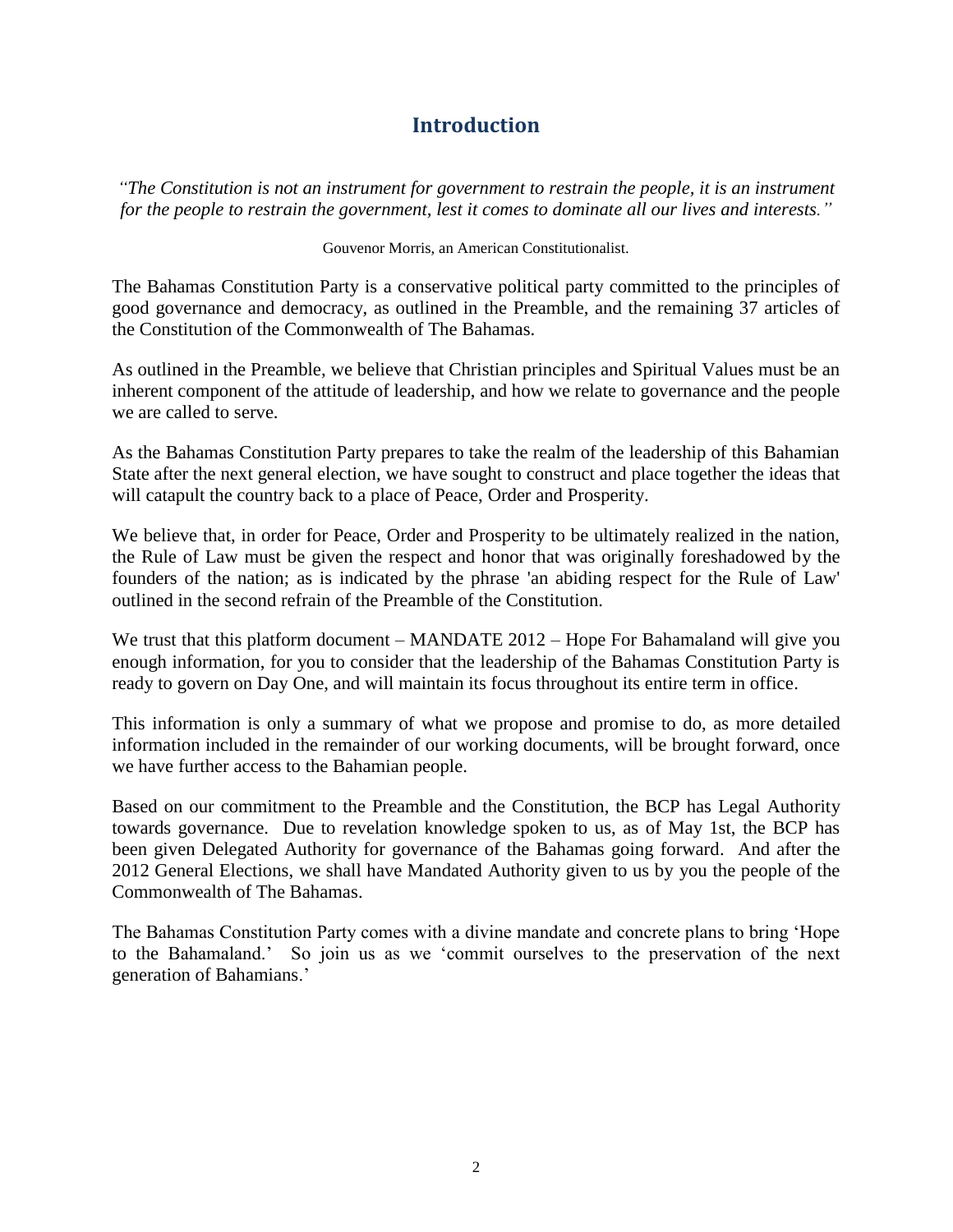#### **Message from the Chief Servant Leader "I Have Come To See About My Children"**

Since 1995, I have labored for the children and youth of the nation, to create and provide programs that will enrich and empower their lives, and enhance their socialization into adulthood. These efforts have been for the most part shunned by the government of the day, not because they were not good wholesome initiatives, but because I, as the initiator of those ideas, did not match their image of the 'status quo'.

Having researched, planned and developed what I believe to be divinely inspired programs which would bring Hope and encouragement to the next generation of Bahamians, I have come forward to make my contribution to bring about what will take our nation to the next level of development.

Having brought forward 'youth initiatives under successive governments of both the PLP and FNM administrations, and having been met with vigorous opposition, I have decided that it was time for me to 'See about my children myself.'

#### *Therefore,'Here I am, Here I stand!'*

The team that has consented to work on the BCP Executive Council has decided that this fight for the children, is now their fight for the children. Therefore, our fight, our commitment, is to 'secure the nation' and to 'preserve the next generation of Bahamians.

As we met in Convention in August 2011 the nation is in crisis. Violent Crime and Murder is at an all time high, and leadership in the nation has no real plans to curb this problem. We believe that the problems that exists are for the most part, due to 'failed governance'. But there is a solution, there is Hope for Bahamaland! And that hope, that solution is wrapped up in the agenda of the Bahamas Constitution Party.

We promise to serve you, the Bahamian people with pride and honor, and with the sincerest belief that your greatest potential is yet to be realized.

Give us the opportunity to serve you, and with God's help and strength, we shall deliver the governance of this nation back into the hands of 'the People', and ultimately, back under the influence of the Almighty God (Elohim), the original architect and founder of the Commonwealth of The Bahamas.

#### S. Ali McIntosh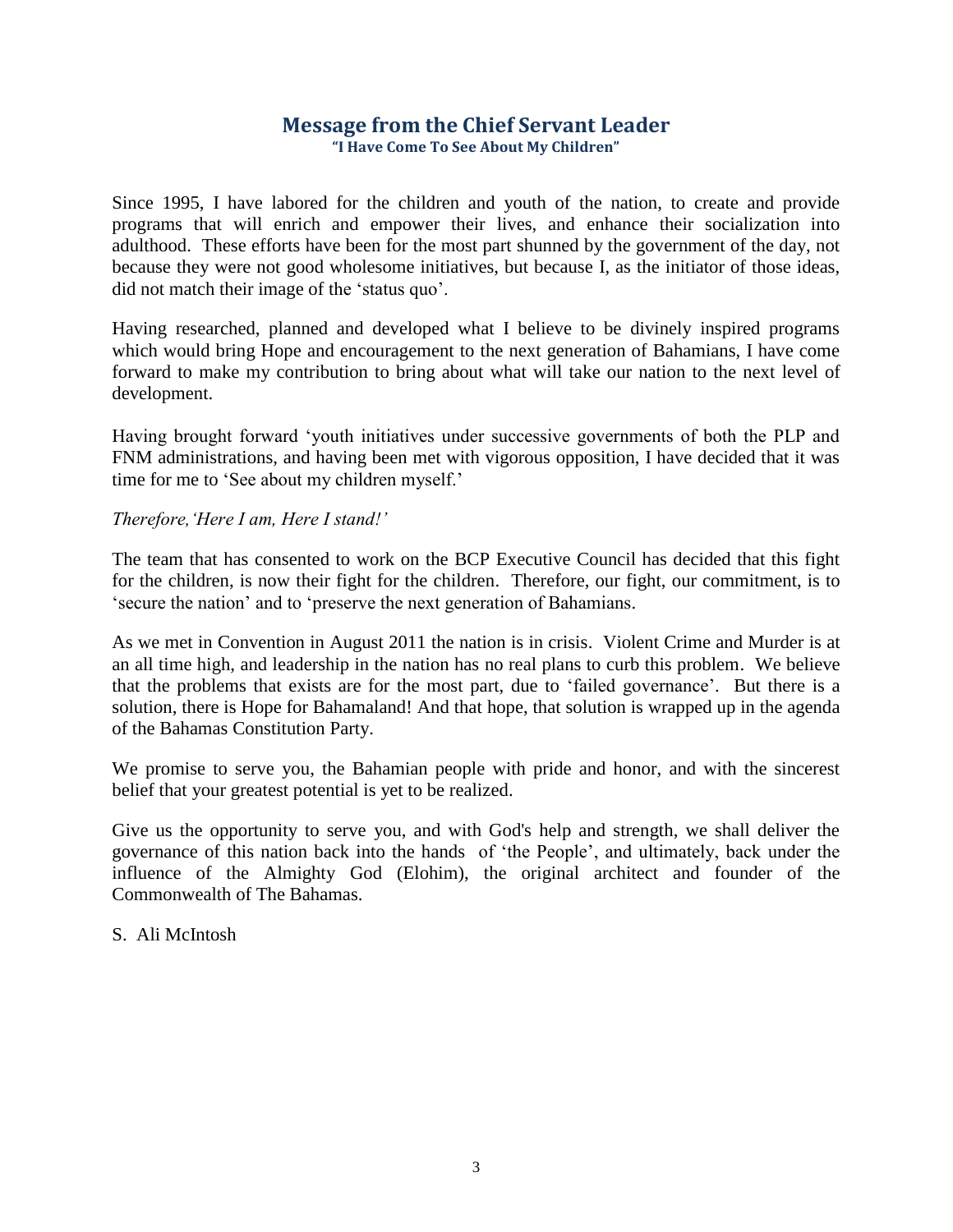## **Mandate - THE PREAMBLE OF THE CONSTITUTION**

Whereas, four hundred and eighty one years ago the rediscovery of these family of islands, rocks and cays heralded the rebirth of the new world,

And whereas, the people of this family of islands recognizes that the preservation of our freedom will be guaranteed by a national commitment to Self-discipline, Industry, Loyalty, Unity and an abiding respect for Christian values and the Rule of law;

#### NOW KNOW YE THEREFORE,

We the inheritors of and successors to this family of islands, recognizing the supremacy of God and believing in the fundamental rights and freedoms of the individual,

#### DO HEREBY PROCLAIM IN SOLEMN PRAISE,

the establishment of a free and democratic sovereign nation founded on Spiritual Values and in which no Man, Woman or Child shall ever be Slave or Bondsman to anyone or their Labour exploited or their Lives frustrated by deprivation,

#### AND DO HEREBY PROVIDE

by these Articles for the indivisible Unity and Creation under God of the Commonwealth of the Bahamas.

#### **Mission Statement**

We pledge that with the help of God, we will solicit and draw from the abundant resources, talents and expertise of the Bahamian people to assist with the governance of the Bahamas. We vow to put Bahamians first, and to make available every opportunity for the advancement of our citizenry. We will honour, revere and respect our elders, while committing ourselves to the preservation of the next generation of Bahamians; ensuring that they continue to be a free people, living as first class citizens in the land of their birth.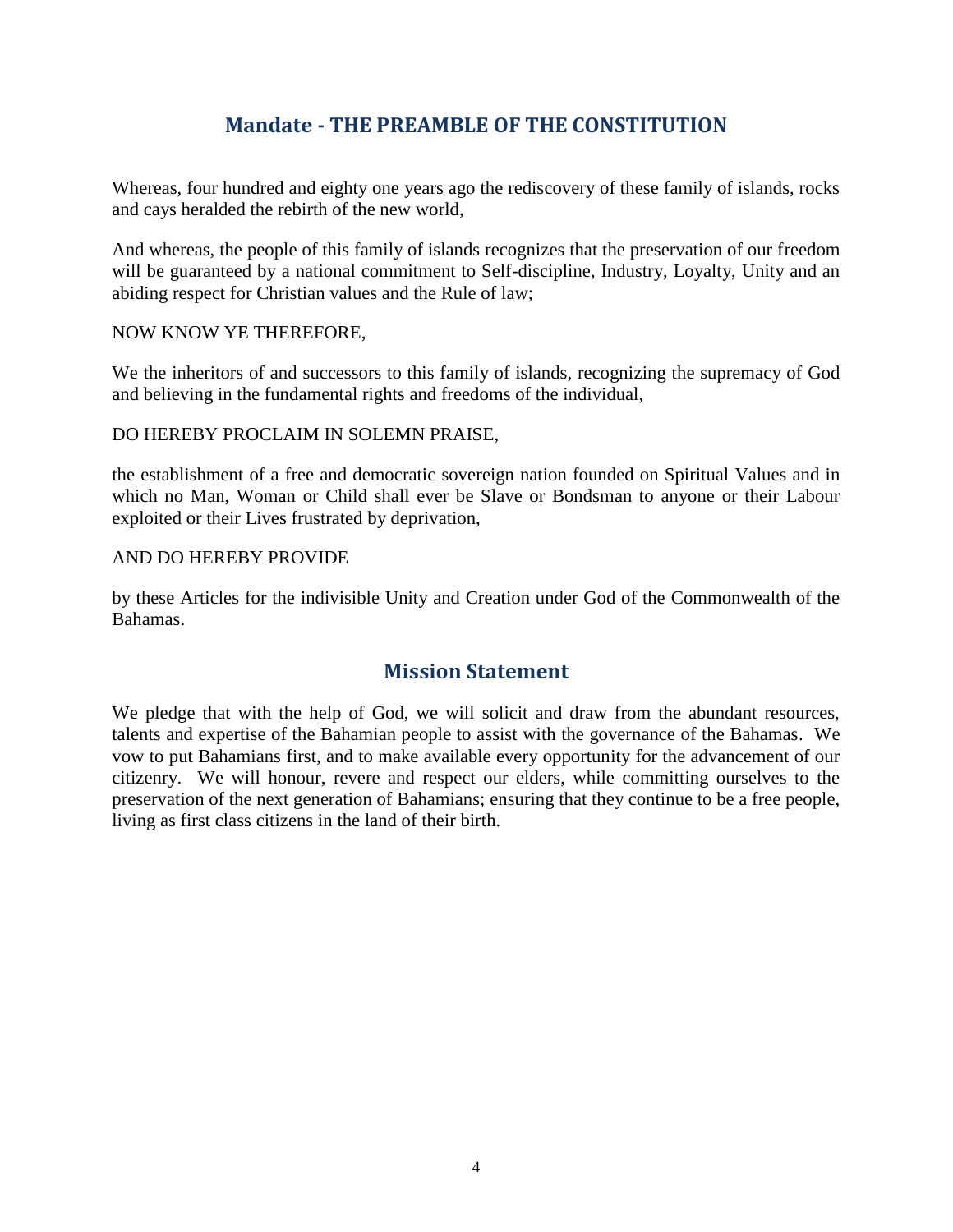## **Philosophy**

- 1. God is Supreme The Creator Yahweh Elohim.
- 2. All men are created equal but Bahamians should have first preference in the Bahamas.
- 3. The most vital resources of a nation are its people –thus we must make every effort to develop the greatest potential of the Bahamian people.
- 4. Democratic governance reflects the wishes of the majority of its people, but will also seek to provide for meaningful consensus gathering of the minority.
- 5. Integrity, more noble than expediency, is never negotiable.
- 6. Every man's potential is tremendously abundant and deserves to be vigorously pursued and encouraged, through education, opportunities and affirmation.
- 7. The greatest leader is one who serves first Servant Leadership is our philosophy.

## **Objectives**

- 1. To revive and renew the spirit of the Bahamas Constitution in the hearts of the residents; and to educate people across the Bahamas about these solemn articles, and their role and responsibilities as citizens.
- 2. To highlight and revitalize the principles of a Christian nation, which is supported by the Preamble of the Constitution.
- 3. To make government accountable to the 'Preamble' of the Constitution, and the moral obligation to promote the principles stated therein; and its responsibility to preserve the freedom and fundamental rights of the inheritors and successors of these islands, the next generation of Bahamians.
- 4. To take the governance of the country and place it back in the hands of the people of the Bahamas
- 5. To produce an environment where young people feel there is opportunity and hope; ensuring that the plight and development of young people become the primary mandate of the BCP government.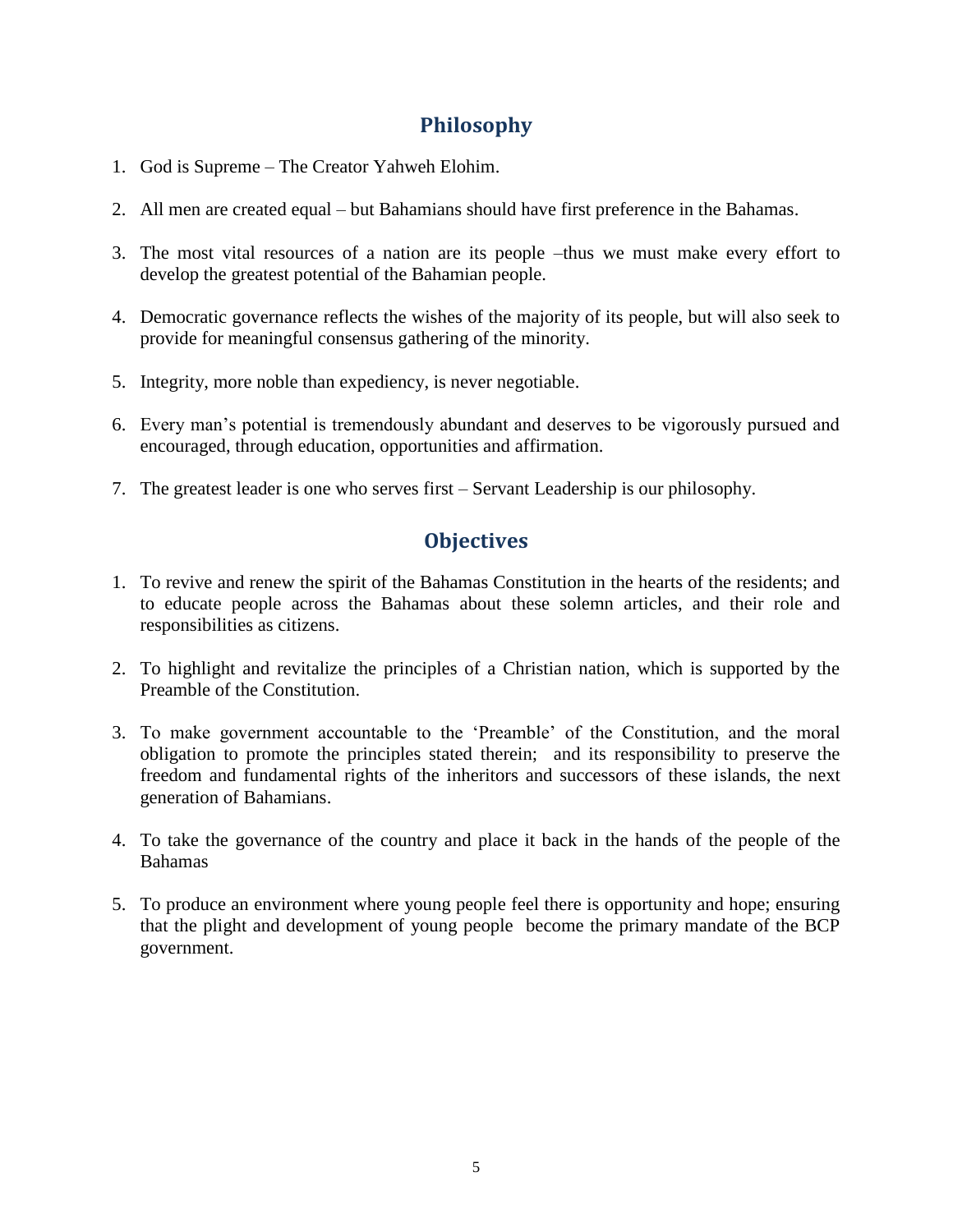## **The Philosophy of Putting Bahamians First**

#### **The Cross**

The official symbol for the BCP on the ballot is the Cross. You ask the question, why the Cross as a symbol for a political party? According to Parliamentary Registration Department, the Cross is #28 on the Official Gazette of established Symbols for political parties, so we had a right to choose it, if we wished.

As we are all aware, the Cross is one of the most powerful symbols on the earth. In religious circles, the doctrine of the cross is primarily based on the theology of Salvation; but the BCP chose the Cross, because it best represents the agenda of Righteous and Conservative governance, predicated on our mandate, the Preamble of the Bahamian Constitution.

For the BCP, the Cross represents the first core value of the Preamble, Self-Discipline. The core value of self-discipline employs the ideals of self-denial and sacrifice, which is how the leadership of the BCP intends to provide governance to the Bahamian people. Our mandate of putting Bahamian first is predicated on denying our own selfish desires, to commit ourselves to 'the preservation of the next generation of Bahamians'; by providing opportunities for Bahamians to strive and have first access to 'justice, social equality and prosperity' in the land of their birth.

#### **Righteous Governance**

The idea of Righteous Governance is predicated on the same ideals of the Cross. According to the nation's founders, when the Preamble states that the 'preservation of our freedom is guaranteed by a commitment to 'an abiding respect for Christian Values', it established the government's commitment to govern in *'a proper and right way'*.

So when we speak about righteous governance, we simply mean,

Doing the right thing,

Doing it at the right time,

Doing it for the right reasons, and

Doing it for the right people.

Doing the Right thing is always Right, when it is for the people you have been mandated to serve. On that premise, the BCP has an unwavering belief in the principles of both 'Servant Leadership' and 'transformational leadership ' as a primary mandate of righteous governance.

#### **The Principles of Servant Leadership in Action**

Therefore, as Servant Leadership is the primary outflow of righteous governance, its effects shall be seen in action under an elected BCP government. The primary element of servant leadership is also based on our mandate. The Preamble's referral to 'an abiding respect for the Rule of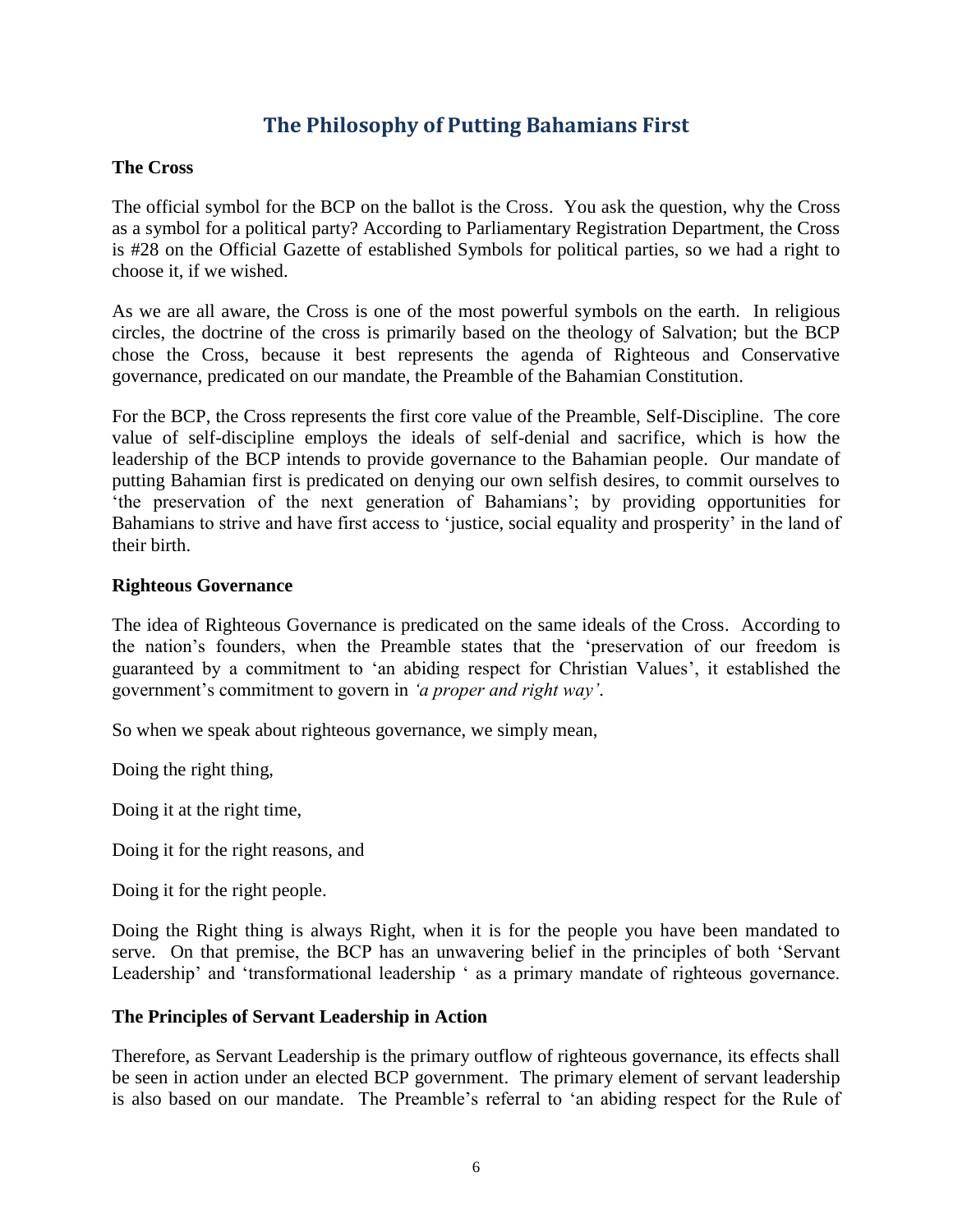Law' *brings 'front and center' principled governance'*, which establishes the government's commitment to *'procedural regularity'* and the commitment to *'established precedence'* in the governance of the people.

When a government commits to servant leadership, it says to the people that they can expect that the government will be fair, and that all people will be treated alike, no matter what their'station' in life. The government also commits to accountability, and gives assurance that its action will be 'principled' and open, and that there will be access to public information by the people.

Thus, o*ur philosophy for putting Bahamians first is not just a clique, it is a commitment by law and the Constitution.*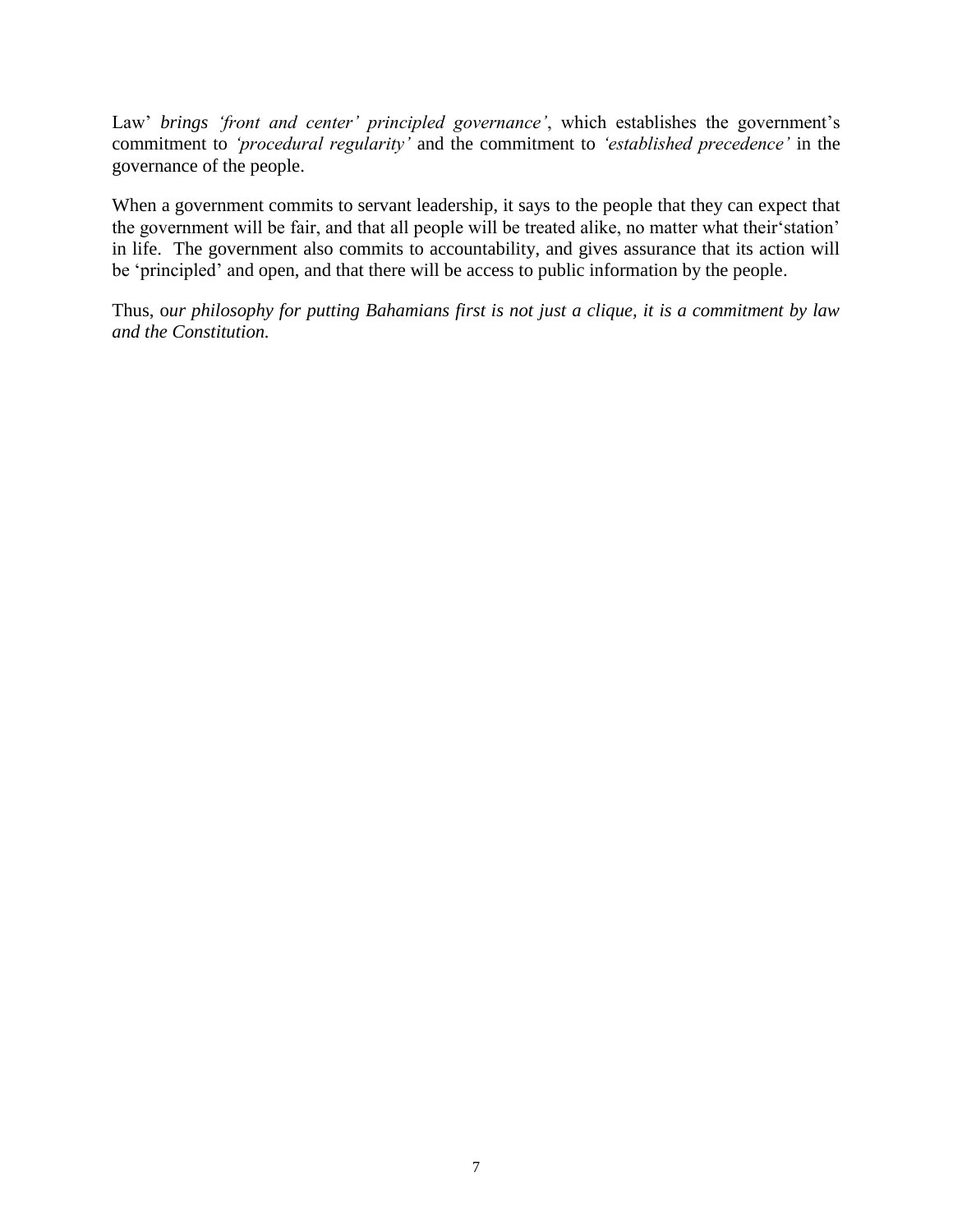## **The BCP Administration**

#### **The Phoenix Project - The First hundred (100) Days in Office**

#### **Summary Statement**

The naming of our first one hundred days in office as the Phoenix Project speaks directly to the need to 'raise from the ashes' of social and moral decay 'a new Bahamas' predicated on the ideals of the founding fathers of the nation.

It is the intent of a new BCP government to be ready to govern on Day One, with vigor, strength, focus and a determination, to assure the law abiding citizens of the Bahamas that Order can be expected, Peace is on the horizon, and Prosperity is before us.

The issue of Crime Management and the elimination of the fear of Crime will be the initial items to be tackled. We will confront the overwhelming attitude of disrespect for the Law' of the land, and impose on all citizens whether 'Lawless or law-abiding', the need to 'respect and fear' the law or receive the full retribution of its judgment.

The implementation of new crime initiatives, and the execution of existing legislation with little or no exceptions, will entail the new thrust of the government of the Bahamas, towards lawlessness, chaos and rampant criminality. Curfew legislation and procedures will be employed; the release of convicts with minor misdemeanor to serve out sentences with bracelets and community service; and the enforcement of all existing legislations with 'No Bail for Murder, Armed Robbery and other serious Gun Crimes', are among other tough measures to be invoked.

The Phoenix Project initiative is expected to produce a new culture of 'No tolerance' for crime, and a new attitude of Order and Respect for Authority and the Rule of Law.

#### **The New 'Revamped' and 'Slimmer' Cabinet**

We propose to operate with twelve (12) ministries, in addition to the Offices of the Prime Minister and the Deputy Prime Minister. We shall begin with a fourteen (14) member Cabinet. We have totally eliminated three ministerial portfolios, and combined its departments with other ministries, in order to build focus to several priority areas. No Minister of State and Junior Ministers will be included initially, as we seek to begin the process of debt reduction.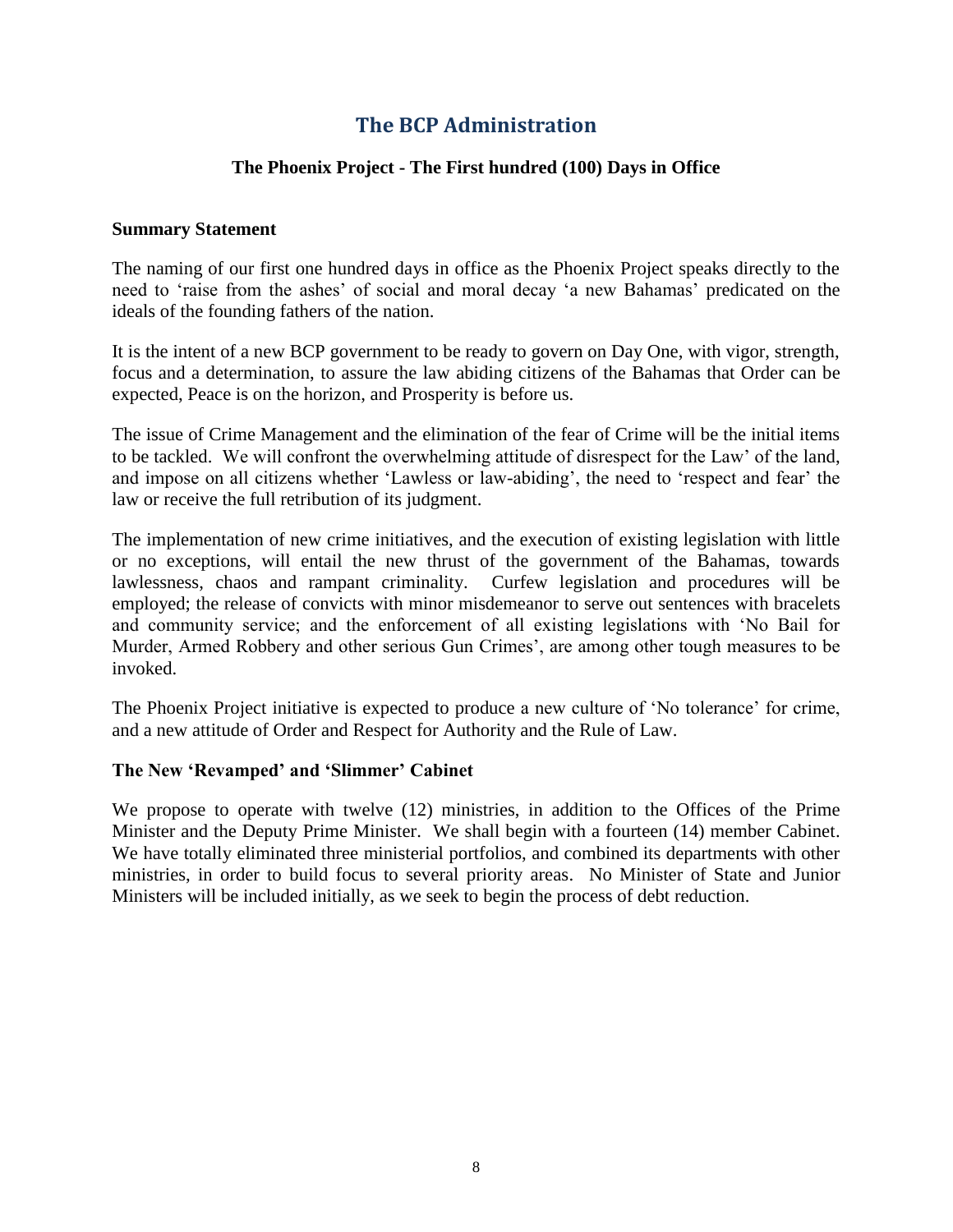## **Office of the Prime Minister**

- Constitutional Reform Commission
- National Economic & Social Development Plan
- Crown Land Management

The Office of the Prime Minister ("OPM") shall have no specific ministerial portfolio, as the Prime Minister will seek to provide leadership and inspiration in shifting the nation in a paradigm towards transition and reconstruction. In this initial stage, because of the new shift in policy in many areas, the Office of the PM shall provide close evaluation and scrutiny of the existing governing systems and policies, to ensure adherence by all ministries of the new revised agenda going forward.

As practiced by the outgoing administration, we shall keep their policy of "STOP, REVIEW AND CANCEL' in all cases where we believe that the livelihood of the Bahamian people are at stake, and the sovereignty of the Commonwealth of The Bahamas is in jeopardy.

#### **National Constitutional Reform Commission**

The OPM shall also appoint and provide guidance to a National Constitutional Reform Commission, to evaluate, recommend and begin the process towards implementation of constitutional amendments, for the change of the nation's status to a Republic form of government. This process of Constitutional reform is a strong mandate of a BCP government and shall begin within the initial stages of the new government.

#### **National Development Planning**

A strategy for the construction of a National Development Plan has been devised and will be implemented when a BCP government appoints a National Development Plan Commission, early in its first term in office. Their work will be to follow the 'outlined mandate of the government ' to canvass all the Bahamas for ideas, and bring the plan to Parliament for ratification, and to the Bahamian people for Referendum. The plan will encompass economic, social, cultural and infrastructural concerns into the future.

#### **Economic & Investment Planning**

An Economic Planning & Investment Council shall be appointed to assist the government with new budgetary reduction and cost saving measures, human resources evaluation and changes, foreign and local investment strategies, in order to facilitate the governments new focus. These national planning personnel shall come from both government and non-government personnel. We shall support and adopt the National Economic Empowerment Plan put forward by'Bahamian Roots' to facilitate the empowerment of ordinary Bahamians with Crown Land opportunities.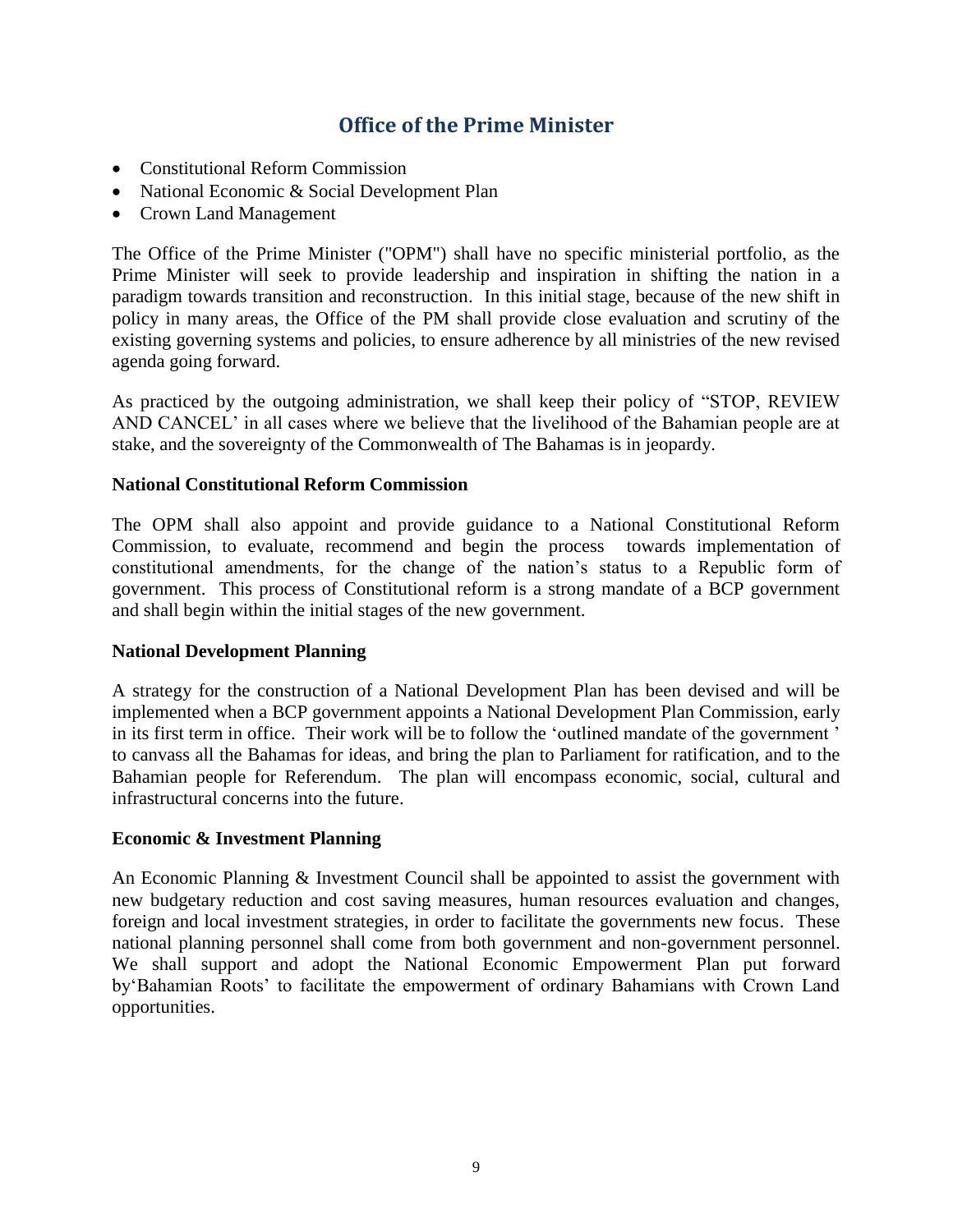## **Office of Deputy Prime Minister**

- Consular Division (Transferred from Min of Foreign Affairs
- Broadcasting, Technology & Public Communication

The office of the Deputy Prime Minister assumes responsibility for matters relating to Foreign missions and relating to Foreign governments on behalf of the leadership of the state. For these purposes, he is considered our Secretary of State. This portfolio keeps these matters close to the leadership of the nation, giving little margin of errors for false or misleading communications of the nation's international agenda.

We propose to bring before Parliament every recommendation for the appointment of overseas offices such as Ambassadors, Consulate Generals, Permanent Representatives, and such highranking officers for ratification, before official appointment to such posts.

The office of the DPM shall also be responsible for Broadcasting and all modes of public communication in the nation. The evaluation of new technology and its implementation shall be approved through this office.

## **Ministry of Finance, Planning and Economic Development**

#### **Create an Independent Consumer Protection Agency**

Our government in keeping with biblical standards of economics will Tithe its national budget revenue; Contribute another ten percent (10%) to national savings for a National Savings Fund, for contingency against Recession and Disaster. This will require that we reduce government spending, bringing the Operational budget to eighty percent ( 80 %) of projected annual income.

This ministry shall reorganize to give immediate and long-term focus on debt reduction, and the elimination of deficit spending. Our focus on conservative ideals for budget planning, are to find creative means to rebuild the economy of the Bahamas, while securing Bahamians stake in it.

#### **Local Industries**

Economic diversification and individual empowerment will be to focus on giving small Bahamian businesses a renewed opportunity to strive throughout the Bahamas, in the face of foreign competition and globalization, with fast-track licenses and business loans from BAIC and Bahamas Development Bank; and other loan or land programs.

#### **Direct Foreign Investment**

While we will continue to seek some source of Direct Foreign Investment, it will be limited to industries that Bahamians cannot initiate, allowing the country the opportunity of finding new ideas and industries to train Bahamian in those fields. Our focus will be rather, to organize and encourage Joint Venture Capital opportunities, in order to keep the Bahamian ownership and involvement strong in the establishment of all industries in the Bahamas. This new focus will be to return the Immoveable Property's Act in some form to protect Bahamian land.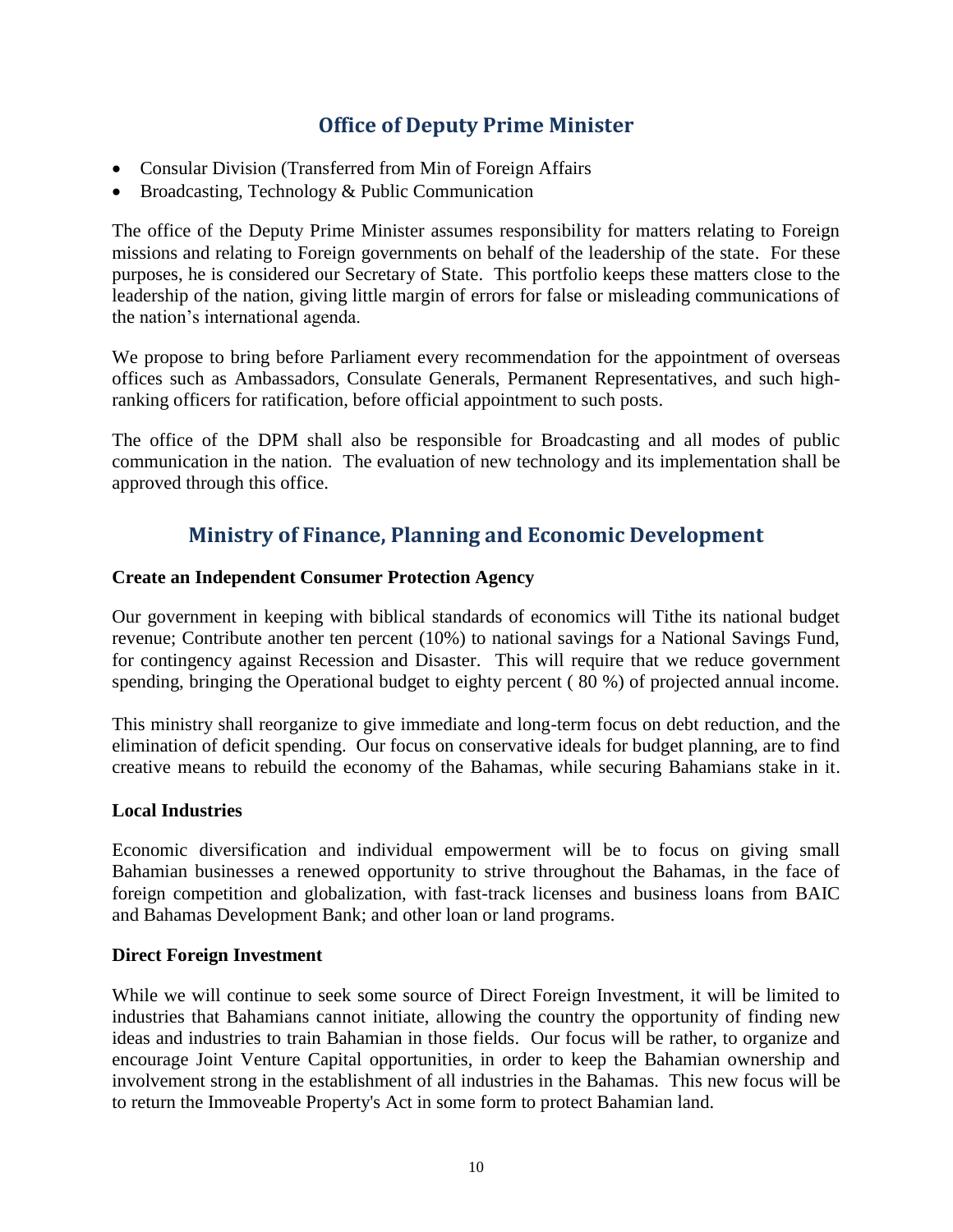#### **Casino Gambling & Lottery**

It is not the BCP government intention to expand Casino Gambling beyond its present state or implement a Lottery in the Bahamas. It is the intention of a BCP government to regularize the present 'Illegal Gambling in the country – called Web Café.' The purpose of the regulation is to bring all these business under strict compliance with the law of the land, and impose a 'Sin Tax', which will help defray the government's cost in dealing with the negativity already in the society created and associated with this activity.

#### **Income, Sales & Value Added Taxes**

The time has come for the Bahamas to consider the removal of Custom Duties on dutiable items for resale by merchants, and the imposition of Sales tax instead. While some of these items are already under consideration, we wish to support the full disclosure of information, so the Bahamas can go forward with these measures, if they will benefit and advantage the Bahamian society as a whole.

#### **Banks Regulation**

Legislation will be forth-coming for local banks to come under greater regulations for lower rates of interest, and more lenient but prudent lending policies.

## **Ministry of Education, Training & Life-Long Learning**

- Department of Education (Public Schools)
- COB / University of Bahamas, other colleges

The Education of the nation will be the priority of the government. Bahamians are talented and creative, and because their varied educational pursuits, the curriculum will be varied and reconstructed to include the Bahamian children particular interests, giving them the greatest opportunity to succeed.

The rebuilding of sporting facilities on campuses such as gymnasiums, and the repairing of all school campuses must be completed to give the best environment for Bahamian students to strive and be encouraged to succeed, and know that their educational future is important to the government. Custom Duties will be reduced on school uniform materials, school pants, shirts, blouses, and all other school supplies and material relating to school and students, in order to give poor parents the opportunity to educate their children with dignity.

Healthy Breakfast and Lunch programs will be organized and implemented at all public schools with the construction of a Cafeteria; and school bus program will be expanded to include all schools and school age children. There may be some minimal cost to the program for parents.

#### **Tertiary Education**

The BCP government will seek to suspend the Government Educational Loan Program, and make it a Government Scholarship Program. Student and Parents will still have to apply and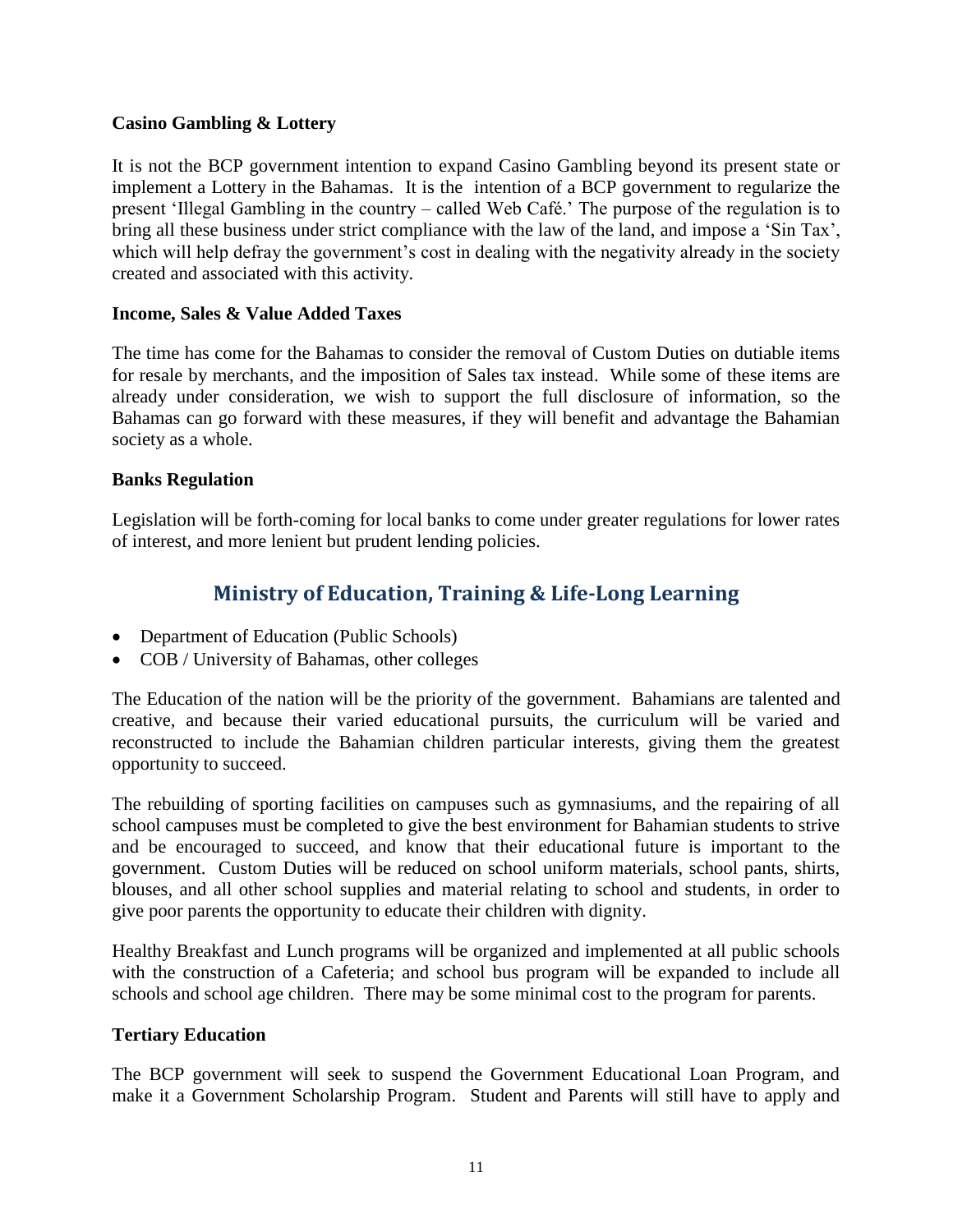make its case for the scholarship on a 'Need Basis', with the only criteria for repayment, is to 'return to the Bahamas to help build the country at the completion of their education'.

We will also seek to suspend all fees for Bahamian students at the College of the Bahamas for five to ten years, to facilitate the re-education of Bahamian society. All procedures for entry will still apply, although male students will be given equal access and opportunity for enrollment, to increase their chance of success.

## **Ministry of Youth & Children Affairs**

- Project Renewal (Church Adopt a School Program (CAAS) / After School Initiatives)
- Primary / Senior School Students of the Year Foundations (Support)
- Character Building Program / Value Training Programs ( In Conjunction with MOE)

Youth development will be the primary mandate of this administration. The re-naming of the ministry will give emphasis on the development of Youth and Children throughout their life time.

While the Ministry of Education is responsible for their educational pursuits, Ministry of Youth will give further focus on the development of children through varied means such as extracurricula activities, sports, music, etc. By removing all other departments, it allows youth and children organizations, to flourish in this prioritized environment.

## **Ministry of Tourism and Cultural Development**

- Junkanoo Commission ( Liaison)
- National Sports Authority (Liaison)

The purpose of reconfiguring this ministry is to produce a more indigenous culturally- oriented tourism product, and to allow a cultural expressions to permeate the visitors experience.

A BCP government wants the Bahamas to continue to be a destination of choice for family gathering, business, religious and social conventions, and sporting events, highlighting the country as a place of positive and productive fellowship. We will continue to invest and focus our advertising on these kinds of marketing campaigns. We will continue to target these groups to come, and discourage negative and immoral activities on our shores by foreigners, including a strong compliance with a strict Dress code in public places like downtown and city streets where Bahamians do business.

## **Attorney General Office**

- The Judiciary
- Create an Independent Ombudsman Office

The administration of Justice will be better executed with the appointment of a Judicial and Legal Service Commission, and subsequently Justices who have been vetted and ratified by a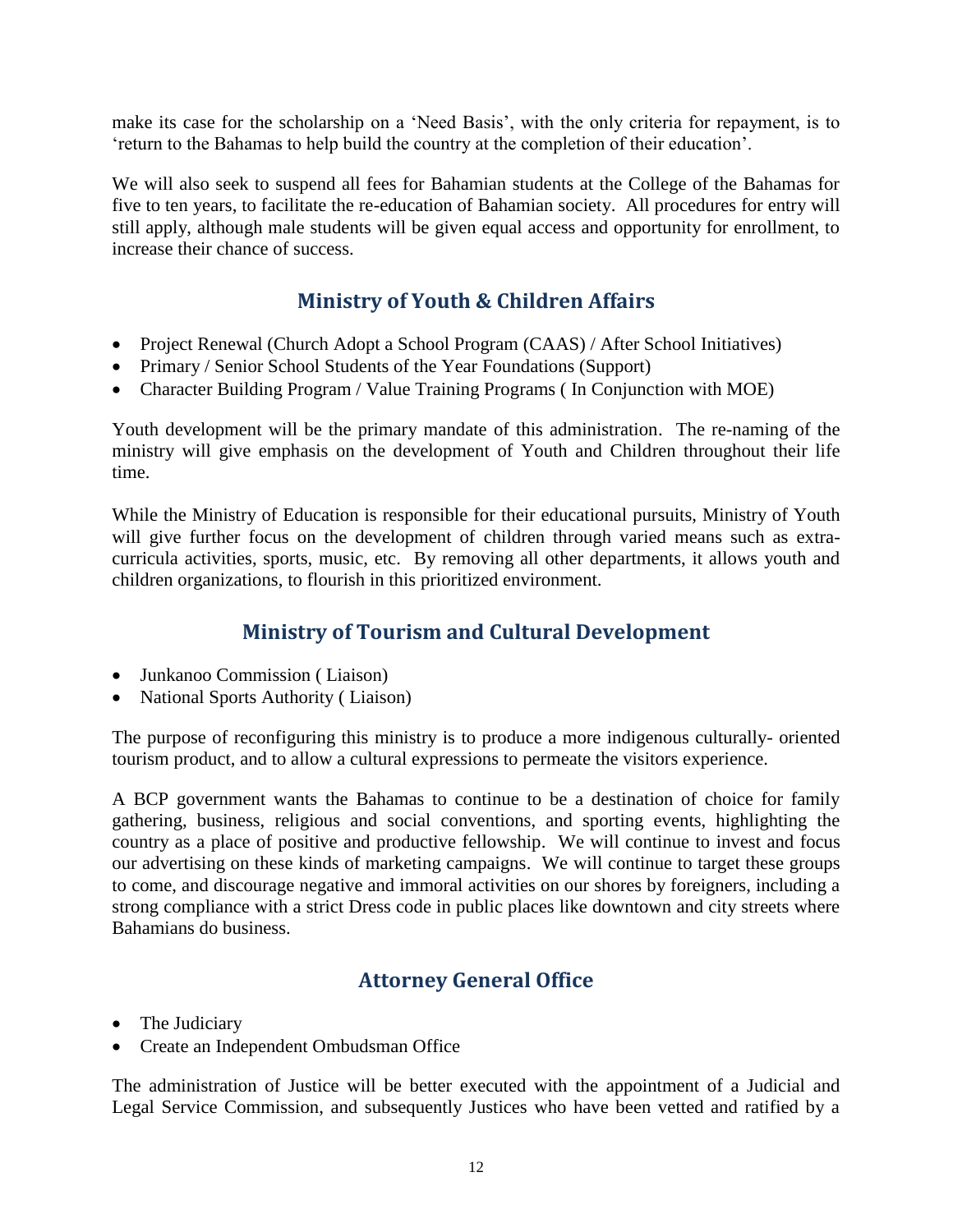Parliament of the people. All appointments should meet the people's scrutiny before official instruments are awarded.

This will allow the Justices to operate without 'fear or favour' in an independent fashion, in the execution of their duties. This is the determination of a BCP government, and we will strive to reorganize the Judiciary and empower them towards effective case management of the overwhelming backlog in the system.

A BCP government will appoint qualified Justices of the Peace to operate small claims and misdemeanor matters, and further seek to employ lay mediators and advocates to be available to the court to assist Judges and Magistrate complete cases on a timely manner.

#### **Capital Punishment and the Death Penalty**

To maintain the dignity of life, and exercise humane treatment of criminals found guilty of murder, and who have been given the death sentence, the BCP government shall recommend that a death warrant be read immediately or within 30 days of the sentence. If they have a case for an appeal the convict will be given 18-24 months ( two year grace) to make any appeal, before the Death Penalty is meted out. We will also seek to implement death by Lethal Injection, as an alternative to Hanging.

#### **Disbandment of Privy Council**

A BCP government will close the door on all Privy Council Ruling, and other Human Rights organizations' intervention, by introducing Legislation before Parliament that will ' suspend the granting of all Leave by any Courts in the Bahamas to take any matter to the Privy Council, and the interference or overturn of any judgment made by the Court of Appeal, and /or the Prerogative of Mercy in the Bahamas.'

## **Ministry of Labour and the Public Service**

#### **The Public Service**

A BCP government will provide greater focus to the development of all human resource personnel and labourer in the country, by allowing the unionization of all public service workers into specific categories of workers. The Bahamas Public Service Union can act as an umbrella organization for other Public service workers unions, but allow for all specific service unions to negotiate for their own terms and benefits with the government.

The Public Service and Public officers shall be governed by a moral code and stricter ethical code of conduct, which shall discourage the engagement of impropriety on the job, that will ultimately affect their performance of productivity.

After a review of General Order, and amendments to it, General Orders shall be strictly enforced, and all breaches reprimanded. A reform of the Civil Service shall be carried out after examining the adequacy and efficacy of the work force; and transfers, reposting and reassignments will be affected, where necessary to maximize manpower hours. Flexi-time hours shall also be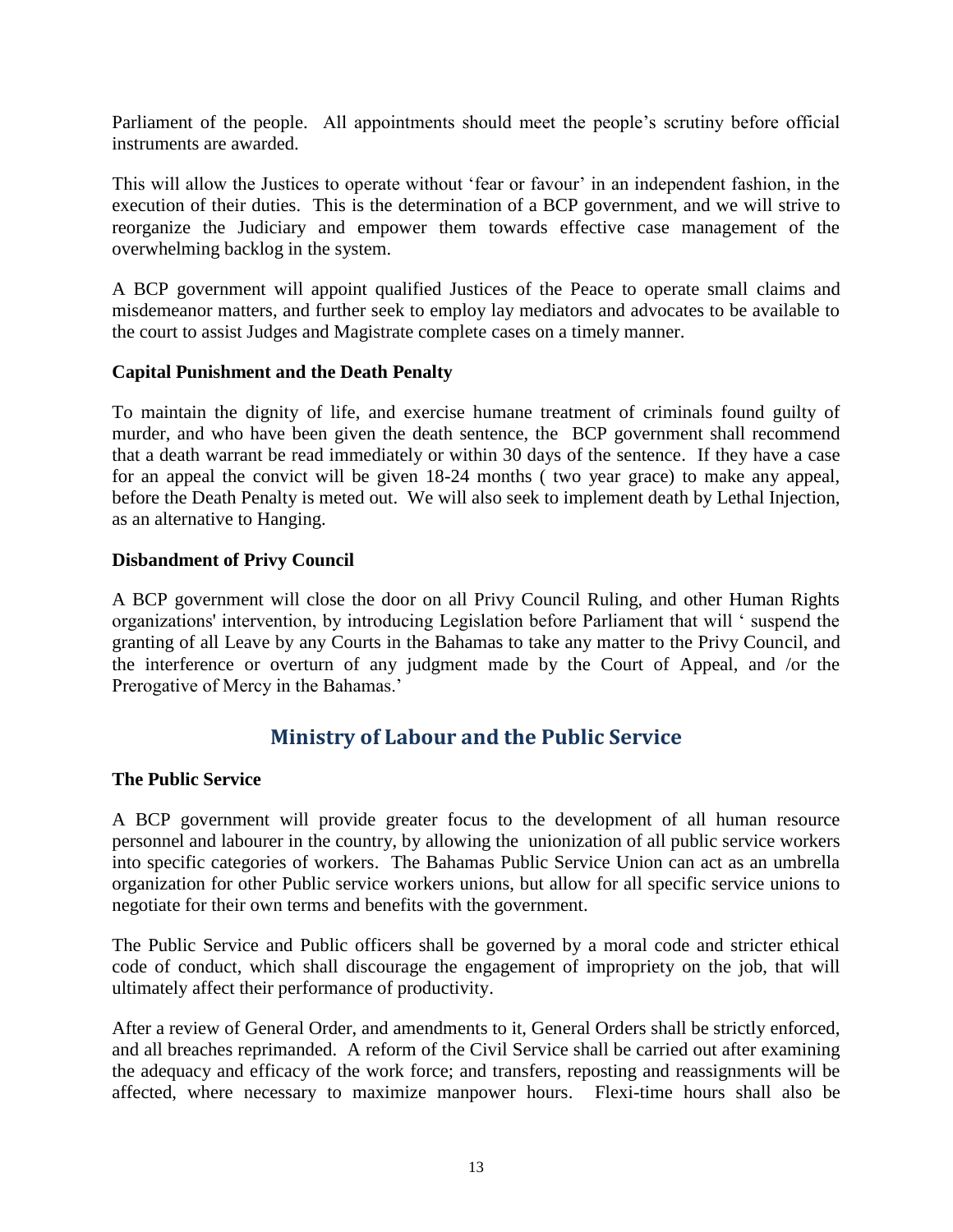employed to accommodate the opening of government offices from 7:30 to 6:30 pm, to eliminate excessive overtime payment, and provide greater efficiency to the public.

## **Ministry of Defense and National Security**

- Royal Bahamas Police Force
- Royal Bahamas Defense Force
- Immigration Department
- Bahamas Customs
- Passport Offices
- National Youth Service (NYS)
- The National Guard ( Establish New Reserve Forces)
- Joint Chiefs (RBPF, RBDF, Immigration, Prison, Customs, National Guard, NYS, Passport)

The engagement of all issues and departments relating to the defense and national security of the nation shall finally come under one ministerial portfolio, in order to facilitate the integration of all law enforcement issues including border protection and controls, both physical and logistical.

The disciplinary tribunal responsible for each disciplinary force shall be empowered to recommend immediate dismissal and/or disciplinary action and trial for persons performing acts of Treason against the national security of the state. These acts include but not limited to 'advising illegal and criminal elements in advance of raids and apprehensions of illegal activities.

A BCP government will introduce Legislation for the introduction of a National Guard (a Reserve Army); and a National Youth Service (Civil and Military branches) to accommodate the disciplinary training of our society and youth in masses.

#### **Police Forces**

The BCP supports the work of the Royal Bahamas Police Force and the sitting Commissioner of Police in his articulated vision for the RBPF, and will seek to empower and support his leadership and the RBPF, and in the execution of their duties, within the parameters of a BCP vision for the Bahamas.

#### **Prison**

The rehabilitation of convicts will be the continued focus of the Bahamas government under a BCP administration. In keeping with a 'No Tolerance' attitude to crime, we propose to implement with legislation a Five-strike policy as relate to convictions and repeat offenders. We want to reduce the Recidivism rate further with this policy. In this regard, we shall build one final prison in the history of the Bahamas, on a remote island property to house those who have been condemned to prison for life. We will support 'Project Re-Entry' implemented by the L.E.A.D. Institute, and other support programs for released prisoners.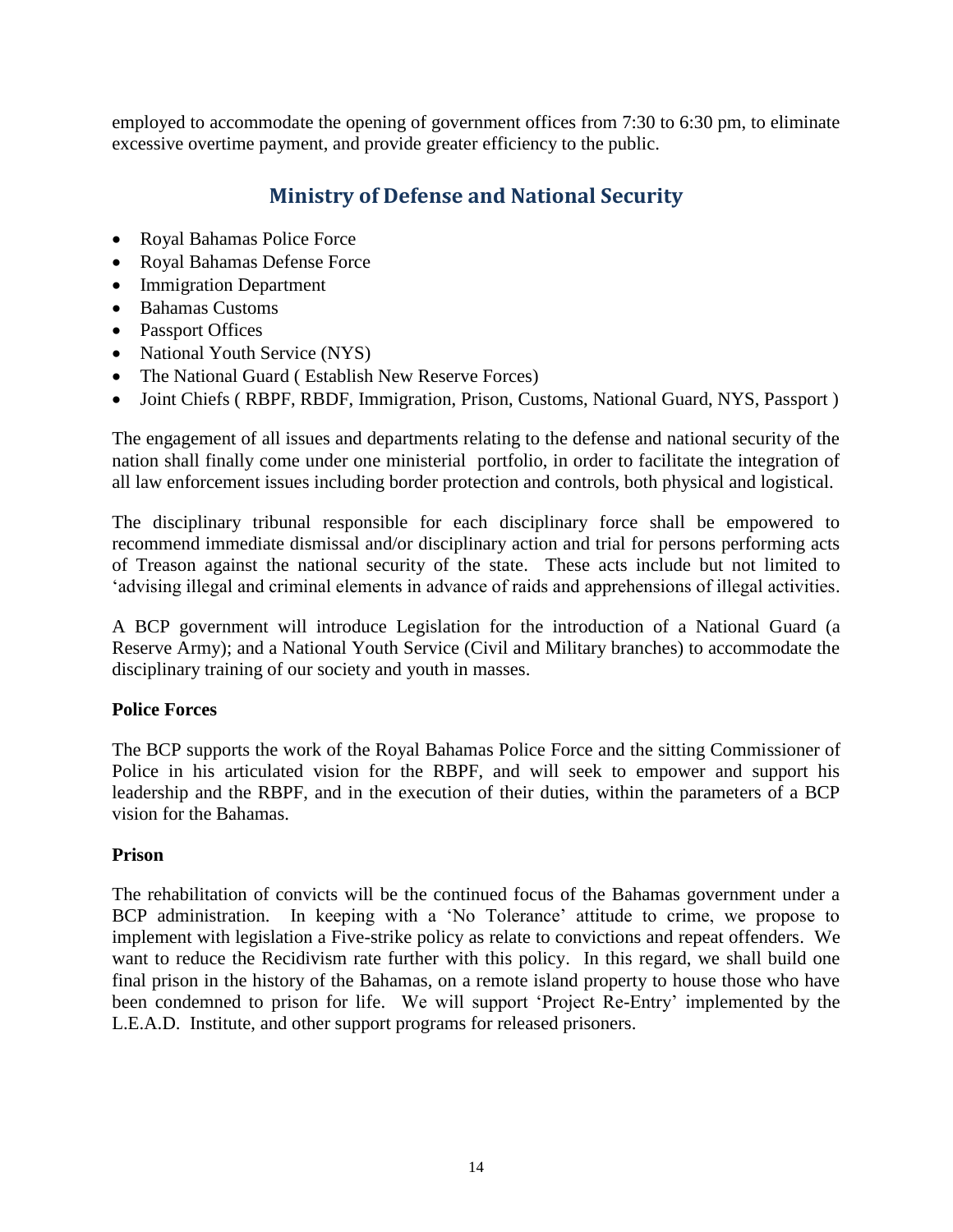#### **Citizenship**

A BCP government shall seek an amendment to the Constitution to provide for the passing of citizenship to the children of Bahamian women, no matter where they live, whether they are married or single. Children born outside of the country to married Bahamian women and foreign spouses should be entitled to apply for citizenship at the earliest opportunity after birth, once the mother is applying on behalf of the child for domicile in the Bahamas. No law shall be made to grant citizenship to foreigners for the exchange of money or value for money. Foreigners and full time second home owners can obtain Residency and Permanent Residency status based on their financial obligations in the Bahamas.

#### **Illegal Immigration**

The problem of Illegal immigration, particularly those from Haiti cannot be resolved by repatriation alone. Many avenues must be employed, of both compassion and the strict enforcement of the law, in order to strengthen our policy of effectively protecting the borders of the Bahamas. It may be necessary to form Humanitarian Missions to those poor sections of Haiti where illegal immigrant come from, to ascertain what will give them motivation to remain in their country.

As relates to the regulation of illegal immigrants,

- Create an effective Immigration Policy based on Constitution and fairplay.
- Provide a registration to regulate those who were born in the Bahamas over the age of eighteen (18) years, to apply for regularization immediately, with a grace period of no more than twelve (12) months.
- Close the door, by enforcing the law for persons to apply at age 18 years and no later than age 19 years.
- Request to leave or deport all illegal immigrants, including their children born in the Bahamas, no matter how long they were domicile in the Bahamas ( if they have sought no regularization over the term).
- Continue the forceful repatriation of non-residents who enter the Bahamas illegally.
- Only request for political and religious asylum will be considered on Human Rights grounds.

## **Ministry of National Development and Social Welfare**

- Social Services Department
- Gender Affairs ( formally Bureau of Women's Affairs)
- NGOs, Church & Religious Affairs Department
- Urban Renewal Department

The development of the nation through varied means and via different non-government organizations will foster unity and participation on all fronts, to assist the government's agenda on national development. The transition and broadening of the Bureau of Women's Affairs to accommodate specific Gender equality issues for both women's needs and men's concerns, will help specific groups to foster the strengthening of family life in the community, for the overall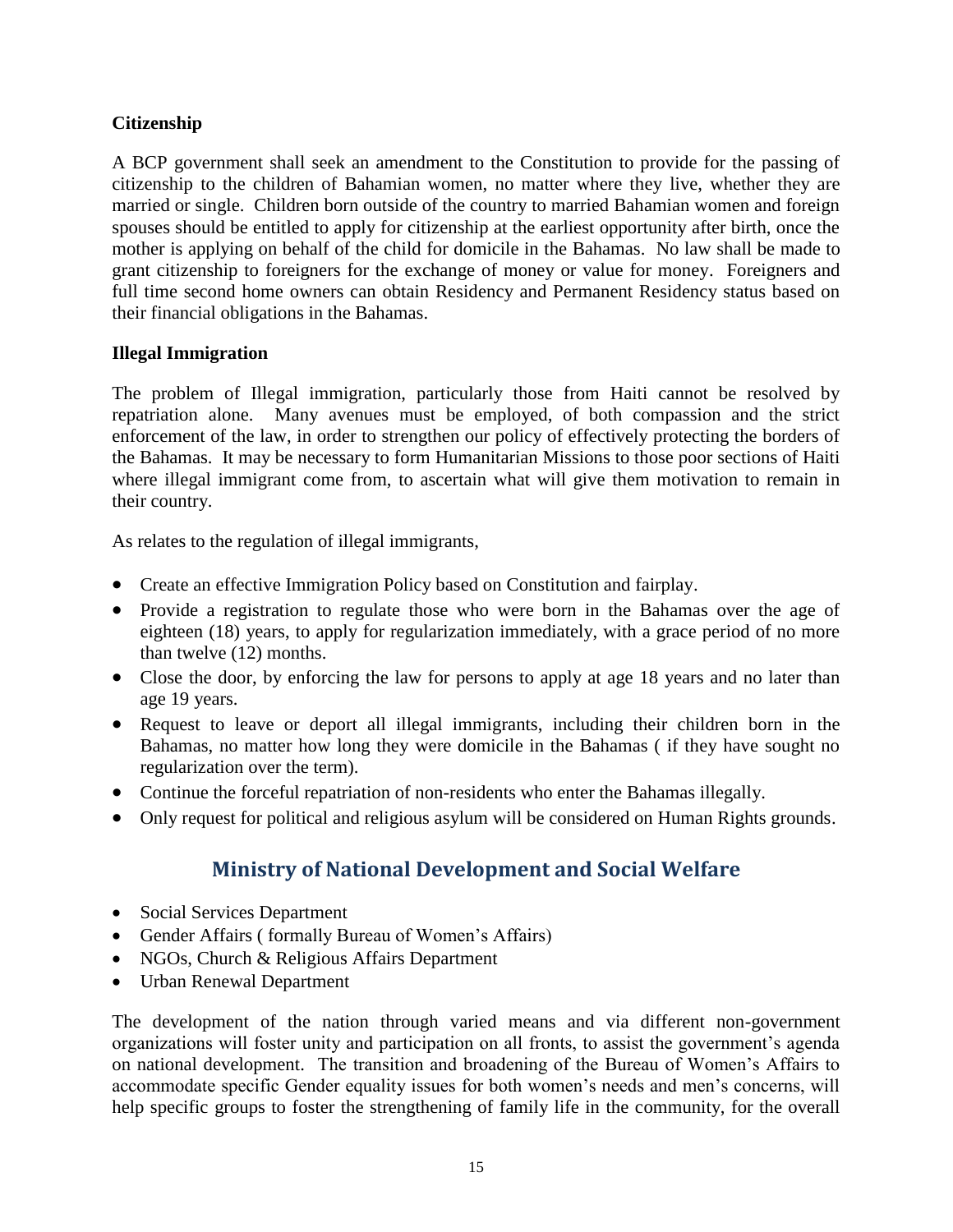development of society. Resource Desks to support community Non-Government Organizations, and Church and Religious services to the community will be available in this ministry.

## **Ministry of Agriculture, Marine Resources & the Environment**

It is necessary to feed ourselves and become less dependent on Tourism revenue into the next millennium. In order to facilitate that objective, a greater priority must be lend to care for small business industries, local manufacturing, farming and fishing. A BCP government will strengthen these industries with investment of crown land and immediate access to capital investments and continued credit and funding by private sources.

#### **Solar Technology**

With more than 355 days of 10 hours of sunlight, the government will seek to monopolize on this natural and free energy source. All investigations shall be ceased and the forward movement towards the testing and implementation of solar technology will commence for implementation for medium to long term. Investments will be made to build and outfit all new power plant to solar powered technology.

#### **No Drilling for Oil in Bahamian Waters**

A BCP government will not seek to grant approvals for the exploration of oil in Bahamian waters by the Bahamas Petroleum Company, or anyone other company. We believe that the risks are too great for the disruption of our pristine waters and sea-life for exploitation of our resources by foreigners.

## **Ministry of Transport and Aviation**

A BCP government will continue the discussions with Bahamian public bus owners to the full implementation of an organized public bus system in the Bahamas. The ownership of public transportation in the Bahamas must remain primarily in the hands of Bahamians, thus the provision of legislation to strengthen Bahamian stakes in public transportation, on land, sea and the airways.

While a BCP government does not initially seek to sell the National Flag carrier, Bahamasair, it leaves open the option that if it becomes our policy to divest the people's assets, it will make the majority of shares available to Bahamians, and will seek to employ a Bahamian management company, to manage the government stake in the company.

## **Ministry of Health & Wellness**

It is said, that, '*The Health of a nation is the wealth of the nation'*. Therefore, a BCP government wishes to invest the people's resources in keeping the nation healthy. As the budget allows, a BCP government will continue the investment in the expansion of Princess Margaret Hospital, and seek to strengthen health care facilities on all major islands, with dialysis machines, to eliminate the relocation of sick persons from their homes for critical care. Tele